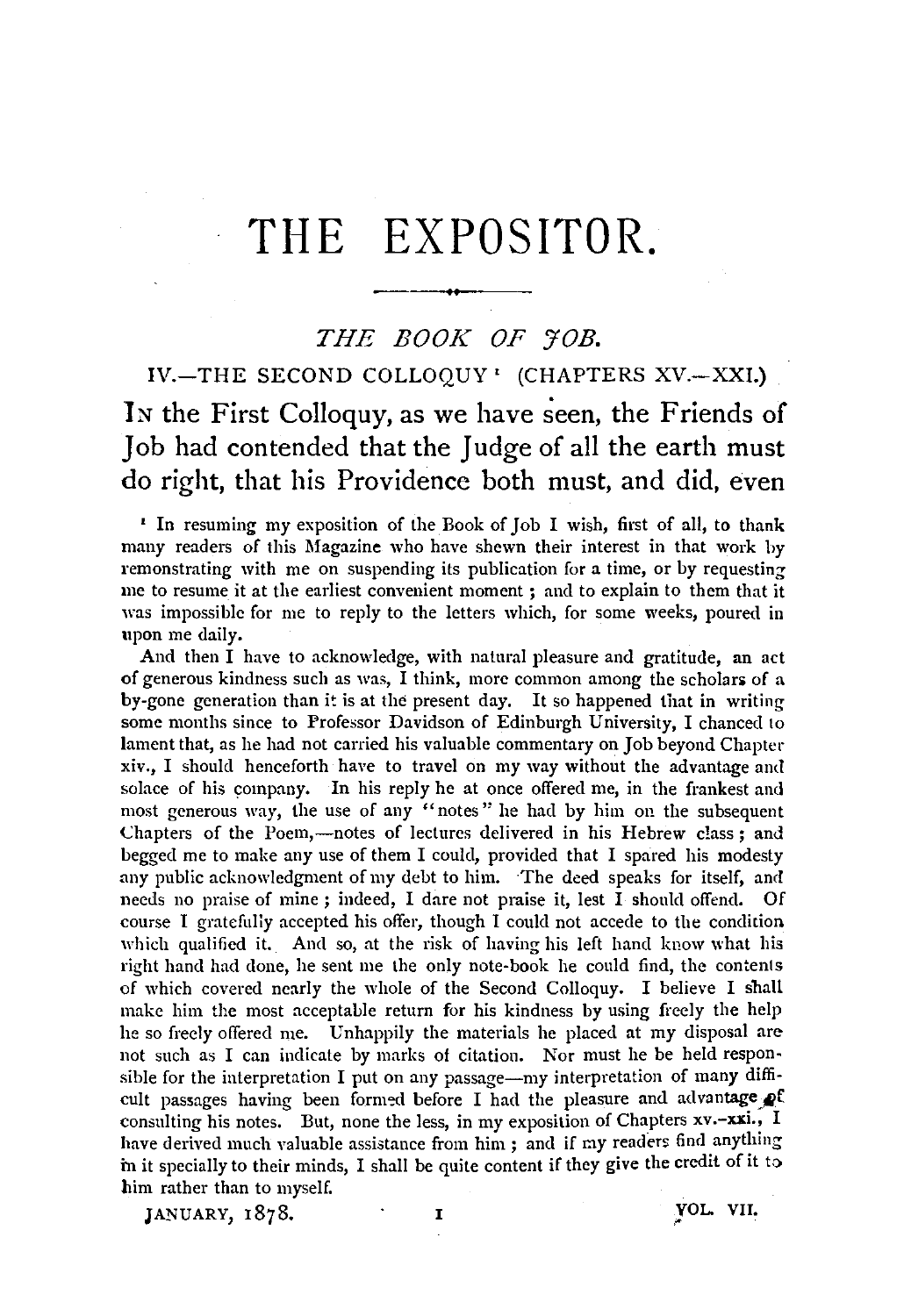in this present life, mete out to every man the due reward of his deeds,-good to the good, and evil to the evil; and from this large conclusion they had drawn the particular inference that, since Job was suffering the punishment proper to guilt, he must of necessity have incurred a guilt which, though hidden from man, was known to God. In his reply to them, Job had called even their main argument *in* question, and had passionately denied the inference they drew from it,indignantly asserting his innocence of the charge which they insinuated rather than alleged against him, and even impugning the justice of the God who, knowing him to be innocent, nevertheless treated him as though he were a sinner above all men.

In the Second Colloquy, the argument of the Poem is advanced a step, though only by narrowing and defining it; the Friends having by this time discovered that they had fallen into a common fault of controversialists, that of starting from premises larger and wider than they needed for their conclusion. And now, too, the tone of the speakers has sensibly changed, the Friends growing more bitter and impatient, while Joh grows more calm and self-possessed.

As Job had refuted the arguments which they had adduced for the manifest and invariable equity of the Divine Providence, and as, moreover, they are not even yet prepared to charge him with this particular sin or that to his face, the Friends take closer order on narrower ground. They no longer contend that the good always receive good from the hand of God; they drop that large assertion from their argument, and are content with affirming that the evil receive evil,-their implication still being that, since Job is suffering evils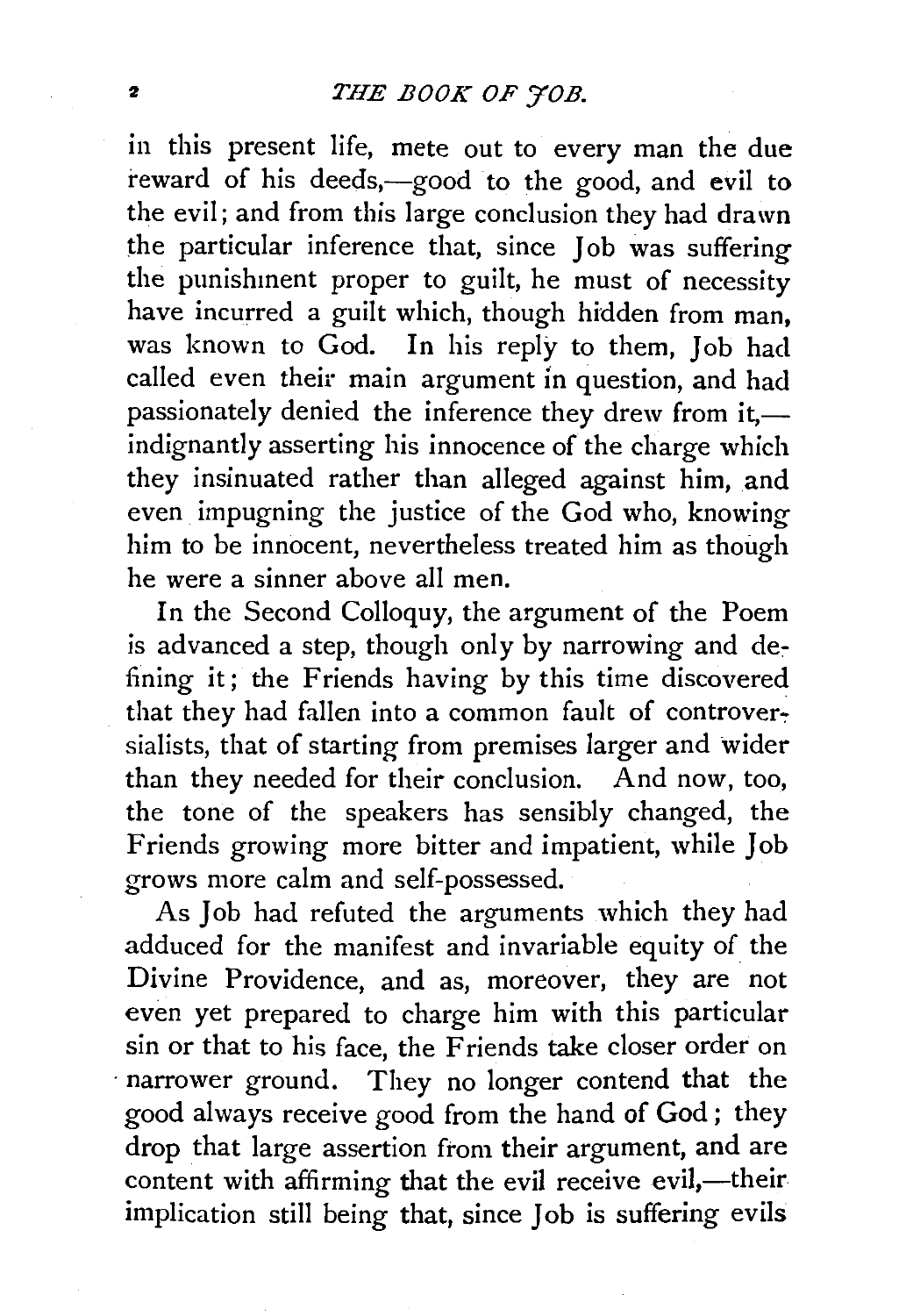so many and strange, he must have provoked them by some secret but heinous sin. All they now contend for is that

> 'Tis the eternal law that where guilt is Sorrow shall answer it.

And they are so indignant with him for shamelessly -denying his guilt, and so terrified by his bold assaults <>n the justice of Heaven, that, though they will not, or cannot, bring any specific charge against him, their tone grows harsh and even sarcastic. They are as much out of sympathy with him as though they themselves had never known sin and sorrow, and no longer .speak to him as men

> \Vho, by the art of known and feeling sorrows, Are pregnant to good pity.

They make no further effort to win him to repentance by dilating on the compassion and bounty of God, nor express any hope that he will confess and renounce his sin. They cease to assure him that the Divine judgments are corrective as well as punitive, or even to urge upon him the thought, so frequent on their lips in the previous Colloquy,—

> Oh, sir, to wilful men, The injuries which they themselves procure Must be their schoolmasters.

At first, and while they were still in sympathy with him, they had felt it was much to be lamented that he had no such mirrors as would turn his hidden unworthiness into his eye, that he might see himself as he was ; and they had tried, gently and considerately as they thought (Chap.  $xv$ .  $11$ ), to hint this hidden unworthiness to him, and to persuade him to see himself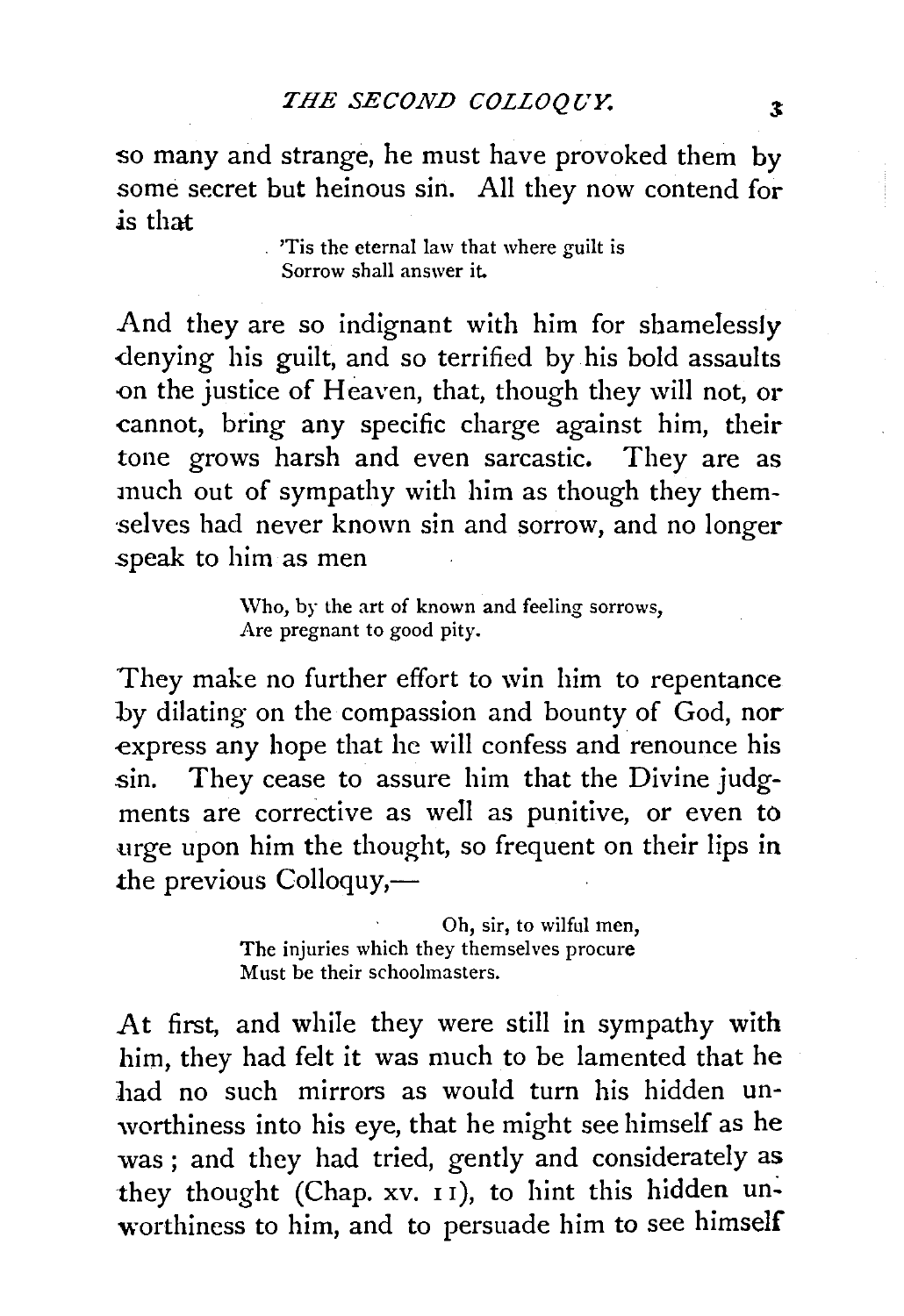as they saw him. But he had indignantly repelled their insinuations: his constant reply to them had been,.

> You would have me seek into myself For that which is not in me.

So that now they felt driven to the resolve: Since he cannot see himself, we must discover to him that of himself which even yet he knows not of.<sup>1</sup>

In his replies to the Friends there is a corresponding change both in the argument and in the tone of Job. He still calls on them to charge him openly with the sins they still covertly suggest, to *prove* the guilt they assume. But, besides this, he meets them victoriouslyon the narrower ground of argument which they have taken up. So soon as he clearly sees what they would be at, he denies that the Divine Providence is retributive even in so far as the wicked are concerned. In a very noble and striking passage (Chap. xxi.) he affirms. that, so far from being the most miserable, they are often the most fortunate and untroubled of men,- happy in their life, honoured in their death. And it is. while he is brooding over this strange mystery that he is once more driven, and driven now once for all, to the conviction that, since this life is not retributive, there must be a retributive life to come (Chap. xix.  $23 - 27$ ).

Another train of thought runs through his speeches. in this Second Colloquy, which fully accounts for the happy change we detect in his tone. Even in his first. encounter with the Friends he had averred his persuasion that God knew he was not guilty (Chap. x.  $7$ )-as. indeed God Himself confesses that He did; and that,

<sup>&#</sup>x27; See the dialogue between Brutus and Cassius in "Julius Cresar." Act i. Scene 2.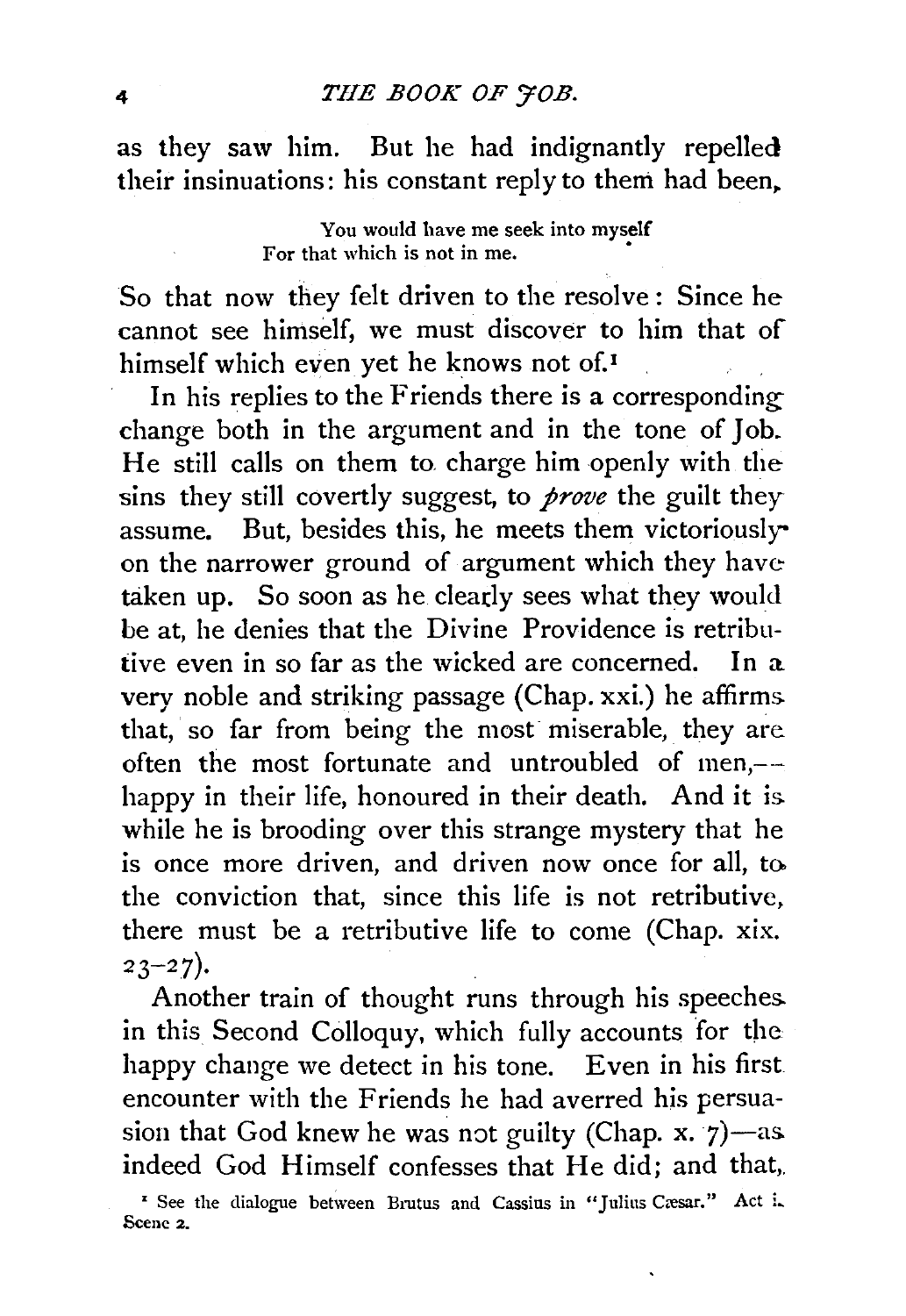could he only gain access to his Divine Judge, he had no fear lest he should be not acquitted by Him (Chap. ix.  $32-35$ , and Chap. xiii.  $14-19$ ). And now, though he still cannot see God, he is sure that "somewhere in the wide heavens" God is watching him, and testifying to his innocence (Chap. xvi. 19). He is so sure of it that he confidently calls on God Himself to be a Surety for him with Himself, since none other will stand sponsor for him (Chap. xvii. 3). Formerly, and for moments, he had lost hope of himself, because he had lost touch with God, because he doubted whether he any longer dwelt even "in the suburbs" of God's good pleasure. But now the conviction is establishing itself in his mind that, though he cannot see God, God can see him, though he cannot make out how God can be true to him, nevertheless He *is* true—so true as to be both his Witness and his Surety-what wonder is it that his tone grows more calm and assured? True, men have failed and disappointed him, but he is growing used to that disappointment; the first shock of it has spent itself, and he expects but little of them. True, even God Himself had failed and disappointed him, but, as he begins to see more clearly, it was only the phantom God of the current theology, not the real God who sits in heaven ruling the lives and destinies of men. *lie*  was true and just, and always had been, always would be, just and true. How natural, then, that throughout this Colloquy Job should turn more and more from the men who had failed him, revolt from the dogmas which had misrepresented God to him, and cast himself on the God who could never fail him! It was impossible to convince the Friends of his "integrity;" his assertions and pleas only confirmed them in the false con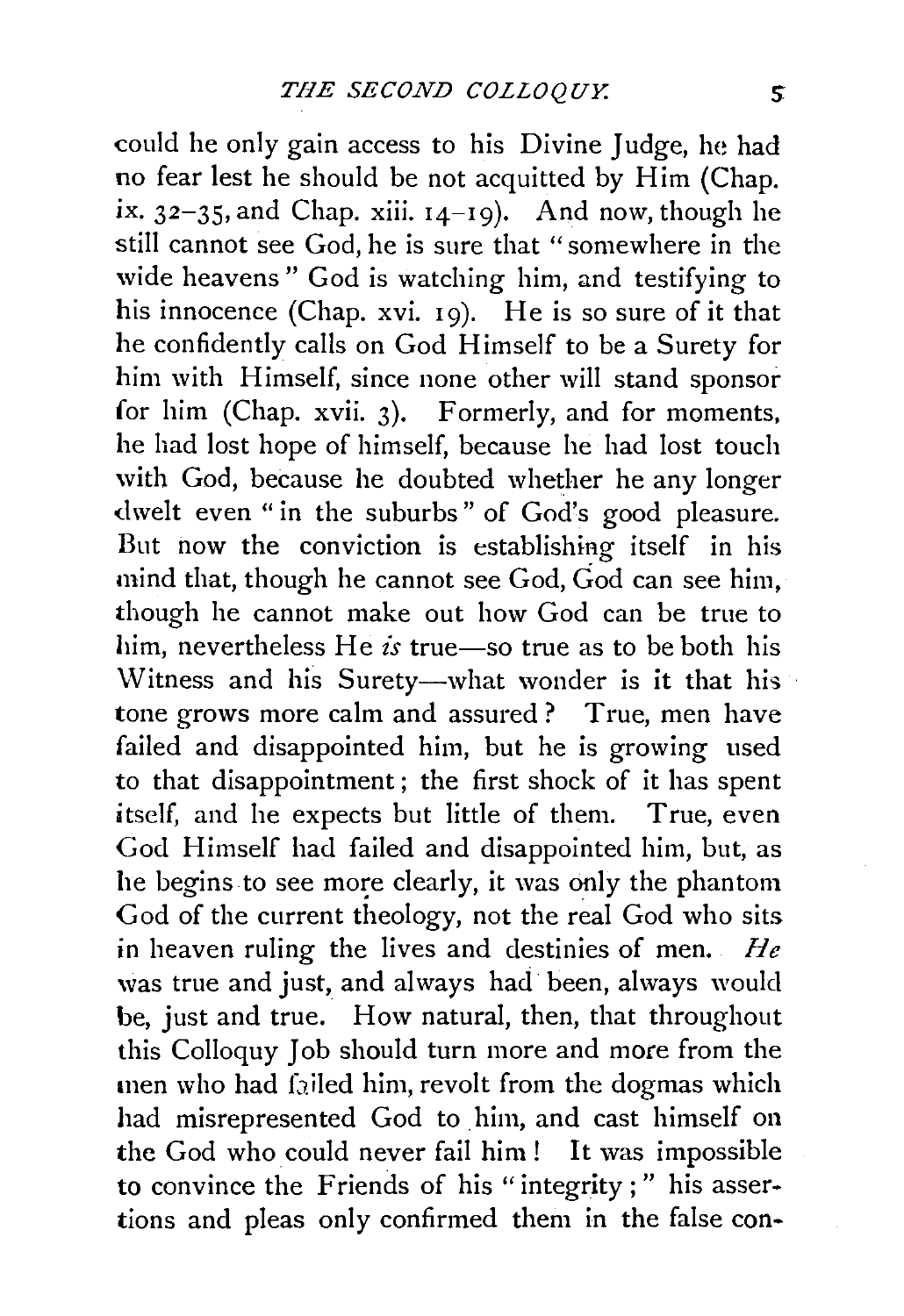elusion they had inferred, not from his words and deeds. but from their own theories and conjectures. Say what he would, they did but

> construe things, after their fashion, Clean from the purpose of the things themselves.

Why, then, should he trouble himself to argue with them, or be overmuch incensed by insinuations which sprang from their own ignorance, and even ran right in the teeth of all they knew about him ?

More and more, therefore, he appeals, from the men who had so misconstrued and so "misquoted" him, to the God who was watching him, and testifying to him, in heaven. . Their inferences and reproaches were built in the mere air of speculation, not on any solid foundation, nor compelled to square with the facts. And hence there is less vehemence, less passion and excitement, in his tone. Not that he is altogether free from them even yet. His soul is still vexed

> with passions of some difference Which give a soil to his behaviour.

At times he is sad, as sad as ever, as impatient of truisms and platitudes, as fierce in resentment of the wrong done him both by God and by man. But, on the whole, he is calming down; the waves do not run so high, nor the wind beat so vehemently : the gloom, once so dense and impenetrable, is now relieved by broken and transient lights, nay, even by fixed stars of hope which shine on though at times the rolling clouds may hide them from his sight. As we study this Second Colloquy, in short, we shall come on many illustrations of Wordsworth's fine lines:-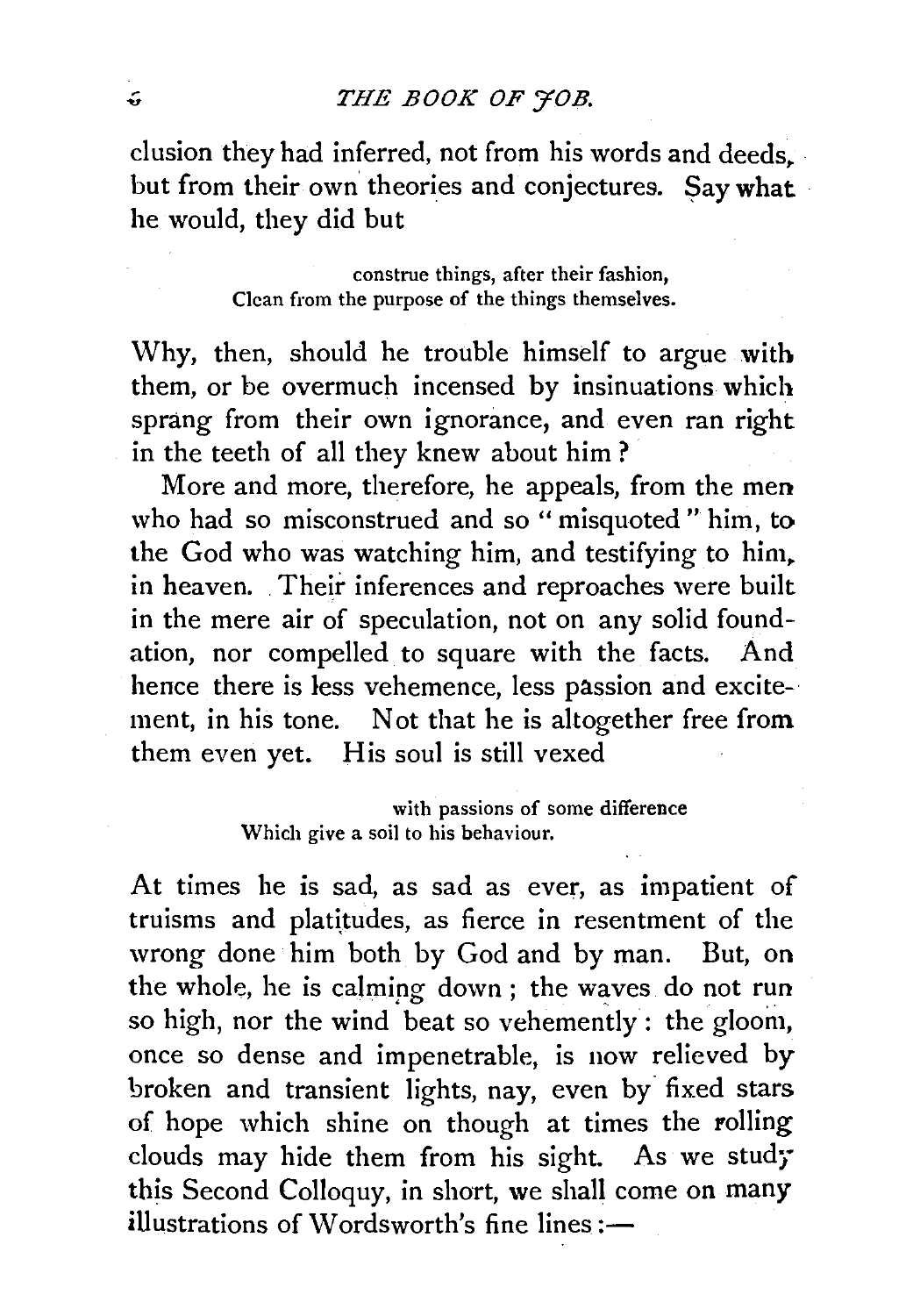Within the soul a faculty abides That with interpositions, which would hide And darken, so can deal, that they become Contingencies of pomp ; and serve to exalt Her native brightness.

#### 1.-ELIPHAZ TO JOB (CHAPTER XV.).

Eliphaz, the wisest, and probably the oldest, of the three Friends is, as usual, the first to speak. As is also usual with the speakers in this great controversy, he commences. with personalities, and only gradually approaches his new theme. And, still as usual, his . speech is at once more thoughtful, more artistic, and even more considerate than that of either Bildad or Zophar. But even *his* spirit is hot within him; and though he so far tries to be fair that he will advance no opinion against Job for which he cannot adduce higher authority than his own, he evidently intends Job to see his own likeness in the sombre picture he now paints of the wicked man, and endeavours with his whole force to prove that, if Job's conscience still pronounces him innocent, that can only be because he has paltered with it till it has grown "subtle," inaccurate, insincere. He had been content before to deduce Job's guilt from general propositions, from the accepted dogmas. of the time ; *now* he needs no argument to prove it, for Job's own words, his passionate defence of himself and his equally passionate impeachment of the justice of God, render his guilt self-evident. Why should Job assail the current standards of thought and action if he were not conscious that they condemned him ?

.If. we would trace the continuity of the Argument, if we would see how many strands of thought are carried over from the First Colloquy into the Second, we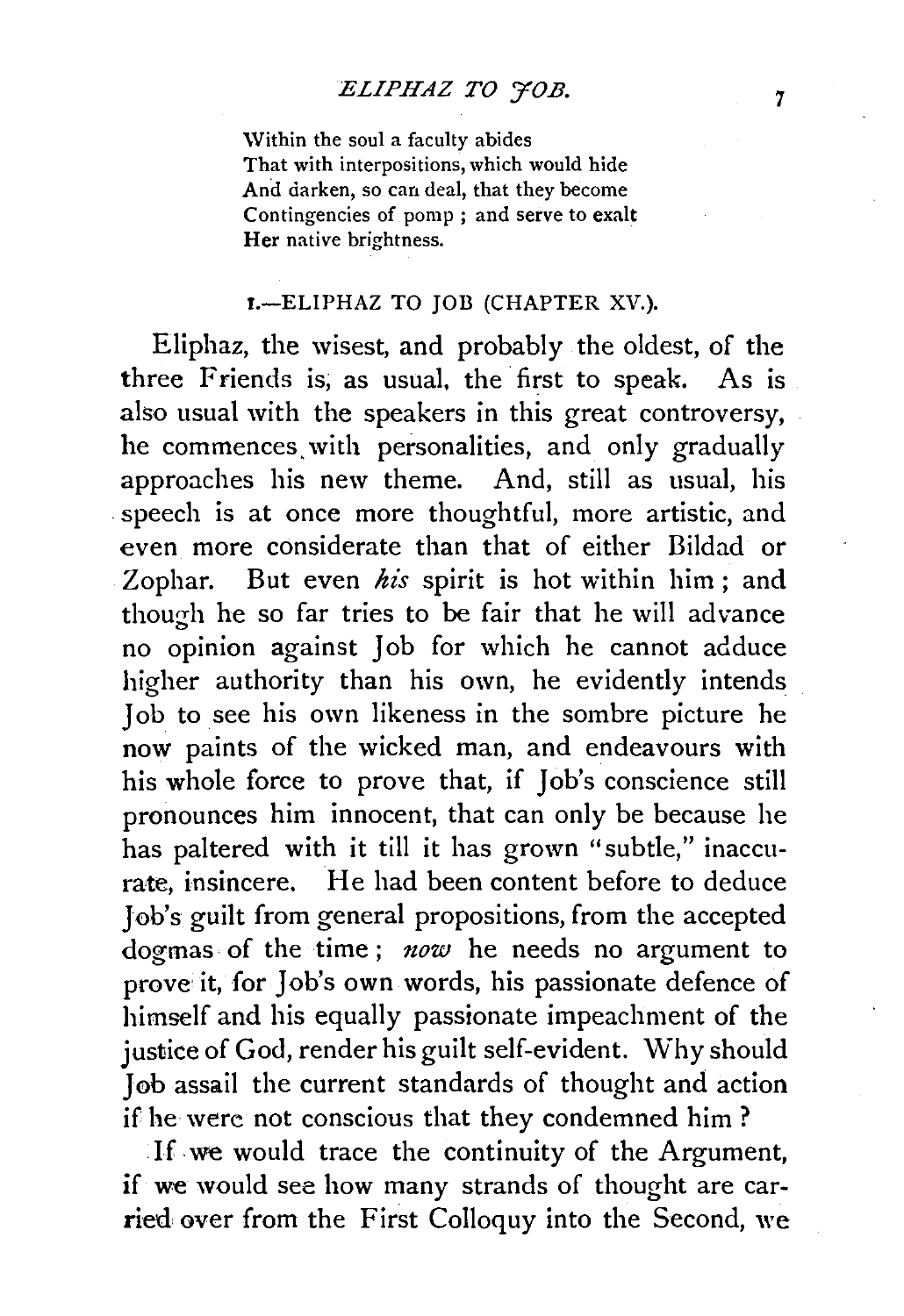must be at the pains of marking the point from which Eliphaz starts. That point is the claim, advanced on both sides, to a pre-eminent acquaintance with the Divine Wisdom. In the last speech of the Friends in the First Colloquy (Chap. xi.), Zophar had so magnified the wisdom of God against Job, as to imply his own greater insight into it. If Job saw as far as *he*  did into the Wisdom which shapes the lot and fate of men, whatever his conscience might say of his innocence, he would nevertheless have been dumb; he would not have opened his mouth before God, much less against God. In that inscrutable Wisdom, compared with which even the wisest of men was "without understanding" and of a "hollow heart," lay the secret of the strange and sudden calamities with which Job had been overwhelmed. Could God but be induced to come forth from his place and manifest his wisdom, even Job himself would be compelled to admit that God had not "remembered all his guilt," had not punished him to the height of his ill-desert.

All this seerns to have stung Job deeply, since it implied that, as compared with the Friends, he was ignorant both of himself and of God, and most of all, probably, because this intolerable assumption of superiority so evidently sprang from an utter want of sympathy with him in the agony and passion of his living death. Hence through his reply to Zophar there runs a thread of perpetual sarcasm against this assumed superiority, blended with pathetic lamentations over the depth to which he must have sunk before they could have dared to take this tone with him. He is never weary of ringing the changes on "the wisdom" which was the keynote and master-word of Zophar's unfortunate oration.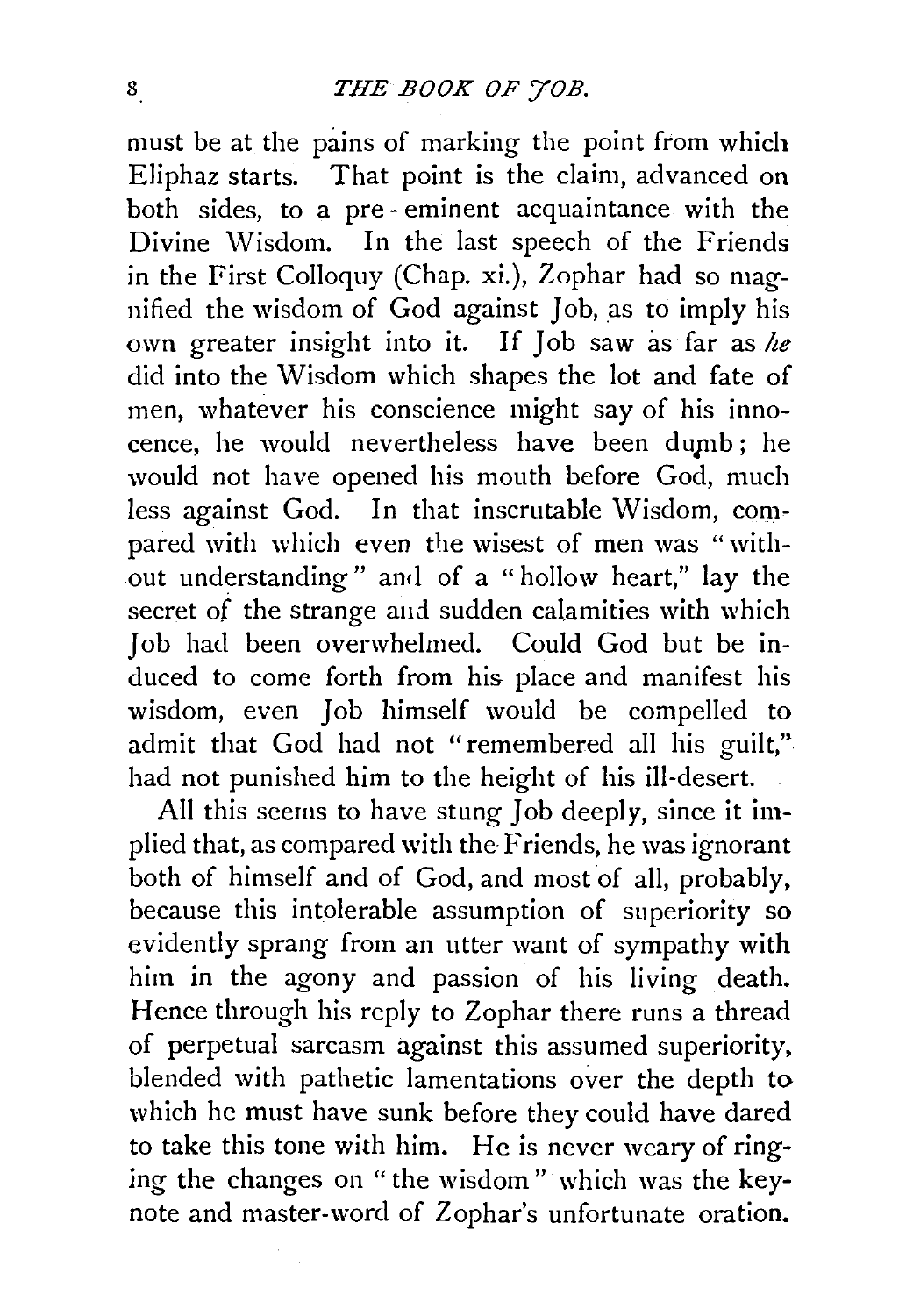"'No doubt *wisdom* will die with you," he begins (Chap. xii. 2, 3); "but I have understanding as well as  $ye$ . I fall not, beneath you." "With God is wisdom," he continues and admits (Chap. xii.  $13$ ); "counsel and understanding are his : " and proceeds to give a far larger and loftier delineation than they were able to reach of the Sovereign Intelligence which moulds the lot of men, and conducts all the changes and events of time to their predestined close. " Lo, all this mine eye hath seen," he goes on (Chap.xiii. I, 2, 12); "mine ear hath heard and noted it ; what ye know I know also."  $And, more: "For ye but patch up old saws;"$ "'Your maxims are maxims of ashes, your strongholds strongholds of clay;" "Worthless bunglers are ye all." Their only hope of proving themselves wise is to be dumb ; all he can promise them is that if they hold their peace, *that* shall be counted to them for wisdom (Chap. xiii. 5).

It is from this point that Eliphaz now starts, asking *(Chapter xv. 2),* "Will *a wise man answer with windy* lore, and fill his breast with the east wind ?" Job's claim to wisdom Is hardly borne out *(Verses* 3 and 4) by his mode of argument. Judged by his own words, he was more than unwise; he was impious and irreverent : his own mouth condemned him *(Verses* 5 and 6). And this claim to superior wisdom-from whence did he derive it ? Was he the Adam of the race, the first born of men *(Verse* 7)? Had he a seat in the Celestial Divan; and, listening to the secret counsels of Heaven, had he monopolized wisdom to himself (Verse 8)? And, in fine, was he wiser than the fathers, the sages of the purest race, whose wisdom was as uncontaminated as their blood *(Verses* 9-II)?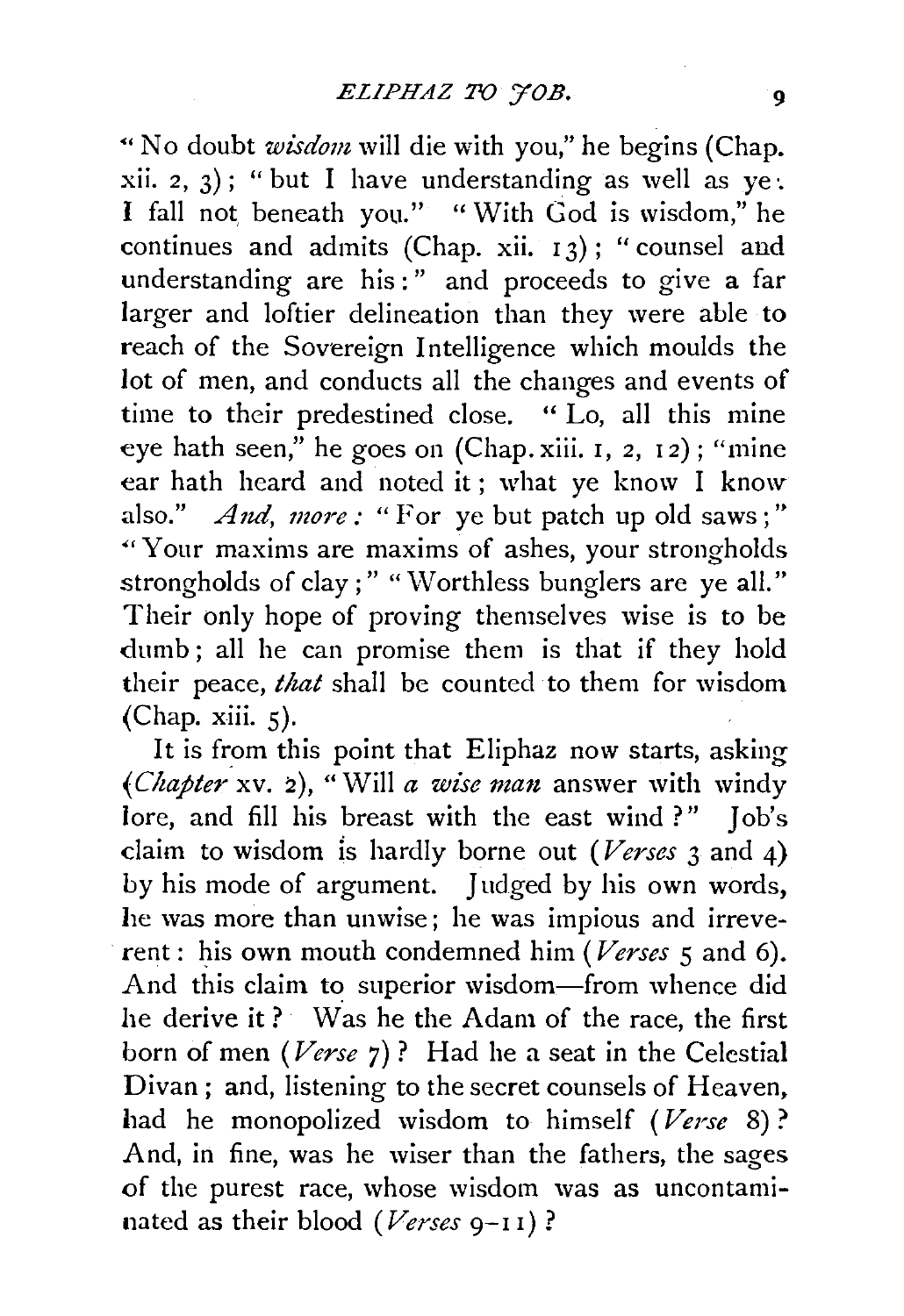His whole demeanour was of a piece with this monstrous claim to superior, or even to exclusive. wisdom. His bearing toward them, the Friends, was. unbecoming, for they were bringing him not their own words simply, but "the consolations of God." His bearing toward God was still more unbecoming, for he had launched wild and passionate charges against Him, impugning the Divine justice and asserting his own integrity : and yet how could any man be pure in God's sight? Even the heavens, the purest work of God's hands, were not pure to Him: how much less. then, a creature so impure as man  $\left( {\textit{Verses 12--16}} \right)!$ 

These personalities disposed of, Eliphaz proceeds to his main theme, and expounds that mystery of suffering which is no longer a mystery to him. He does not now, as formerly, trouble himself to contend for the universal equity of the Divine Providence ; he limits. himself to the sterner half of it, that which metes out punishment to the guilty. While he still spins round in the same circle of thought as before, he confines himself to the darker segment of it. And in his treatment of his theme he betrays the very bitterness of spirit which we have detected in the personalities which introduce it. The one sign of relenting and grace he shews is " the polite indirection" of his words. As in the earlier Colloquy he had fallen back on a Divine Oracle, so now, still loath to advance his own unsupported opinions against those of Job, he falls. back on the teaching of a pure and unvarying Tradition *(Verses*   $17-35$ ). With an air of relief, of triumph even, he adduces the sayings of certain sages, certain

> good old chronicles Who had so long walk'd hand in hand with time,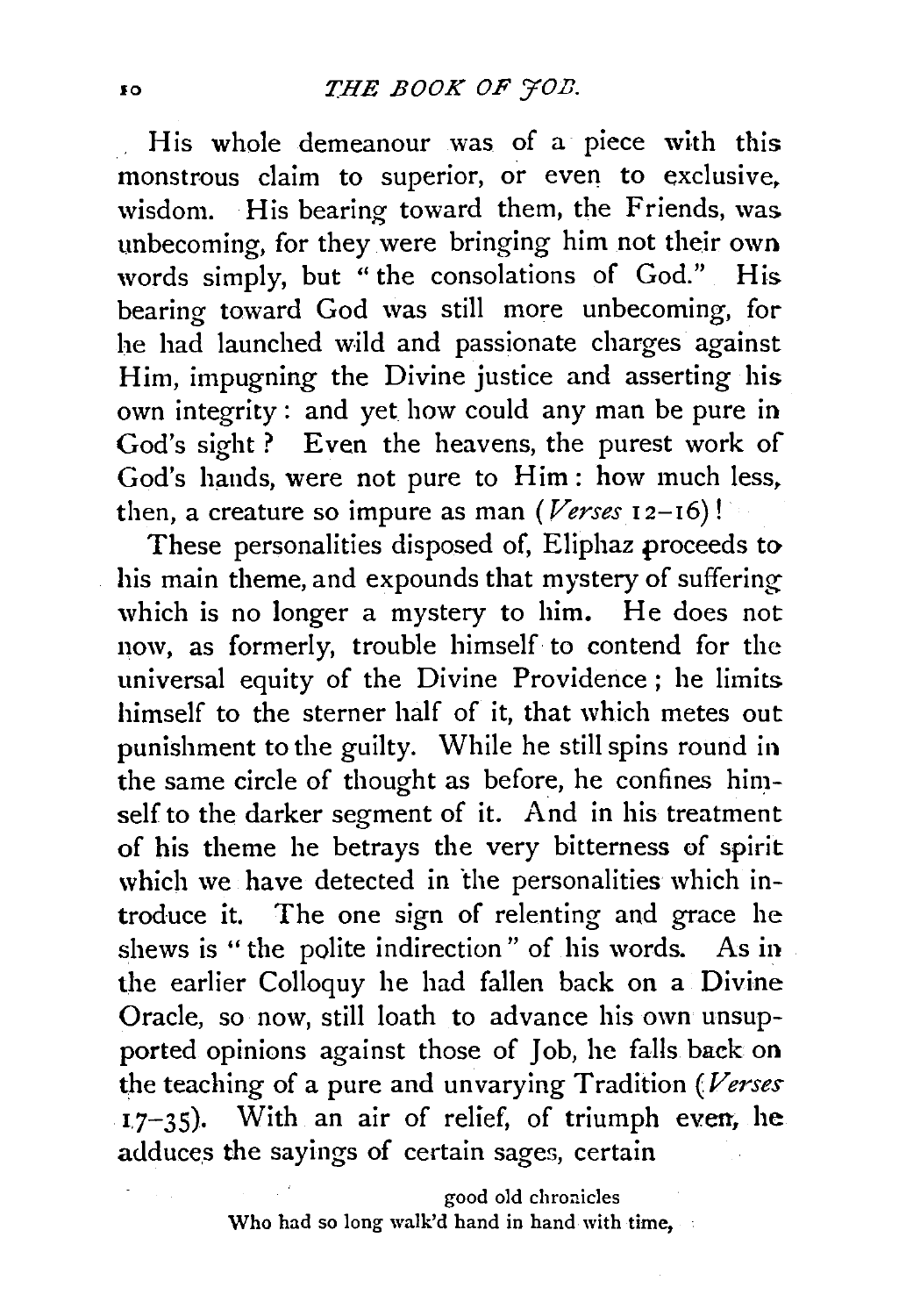that their words are to be received as of an Oracular authority. As the unbroken voice of Antiquity is with him, he feels that,

> Instructed by the antiquary times, He must, he is, he cannot but be wise ;

wiser than Job, though Job had claimed to be wiser than he. From these ancient maxims, these "grandsire phrases," he draws the materials of a most sombre and lurid picture of the sinner and his course-of the terrors that haunt him, of the chastisement that falls on him, of the end that awaits him; intending that Job should see in this picture at least some dim resemblance to himself. And, what is very notable, for it shews how much more stern and bitter even Eliphaz has grown, he closes his harangue without a single invitation to repentance, without a word of sympathy or a suggestion of hope.

#### CHAPTER XV.

|    | 1. Then answered Eliphaz the Temanite and said:     |
|----|-----------------------------------------------------|
| 2. | Should the wise man answer with windy lore,         |
|    | And fill his breast with the East wind.             |
| 3. | Reasoning with words that cannot profit,            |
|    | And arguments which prove nothing?                  |
| 4. | Nay, thou dost make piety void                      |
|    | And restrain devotion before God:                   |
| 5. | For thine own mouth proclaimeth thine iniquity,     |
|    | And thou choosest the tongue of the subtle;         |
| 6. | Thine own mouth convicteth thee, and not I,         |
|    | And thine own lips testify against thee.            |
| 7. | Wast thou born first, O man,                        |
|    | And wast thou brought forth before the hills ?      |
| 8. | Hast thou listened in the Council of God.           |
|    | And dost thou engross wisdom to thyself?            |
| ŋ. | What knowest thou which we know not,                |
|    | Or what dost thou understand and it is not with us? |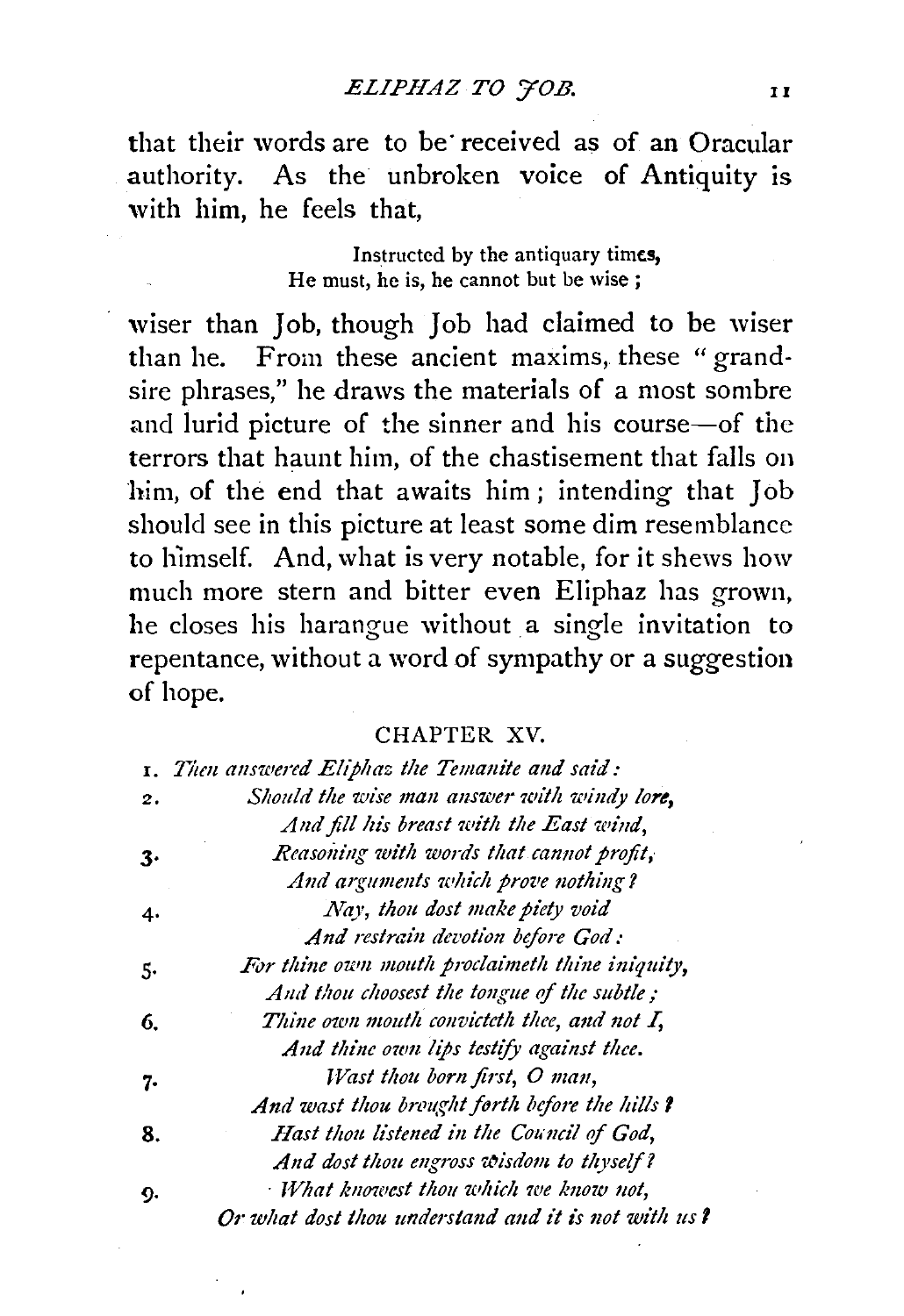# 12 THE BOOK OF JOB.

| 10.  | With us are both the aged and the hoary-headed<br>Who are older than thy sire. |
|------|--------------------------------------------------------------------------------|
| 1 I. | Are the consolations of God too little for thee,                               |
|      | And the words we gently speak?                                                 |
| 12.  | Whither doth thine heart carry thee away,                                      |
|      | And at what do thine eyes kindle,                                              |
|      | That thou frettest thy spirit against God,                                     |
| 13.  | And scatterest such specches from thy mouth                                    |
|      | What is man that he should be pure,                                            |
| 14.  | Or the woman-born that he should be righteous?                                 |
|      | Behold He putteth no trust in his Holy Ones,                                   |
| 15.  | And the heavens are not pure in his eyes:                                      |
| 16.  | How much more loathsome and unclean is man,                                    |
|      | Who drinketh in iniquity like water !                                          |
|      |                                                                                |
| 17.  | I will shew thee; hearken thou to me,                                          |
|      | For what I have seen will I declare-                                           |
| 18.  | That which the sages have openly taught,                                       |
|      | Handing it down from their fathers;                                            |
| 19.  | To whom alone the land was given,                                              |
|      | And no stranger passed through their midst:                                    |
| 20.  | " The wicked trembleth through all his days,                                   |
|      | Through the many years reserved to the oppressor:                              |
| 2I.  | Voices of terror resound in his ears,                                          |
|      | Even in times of peace the spoiler falleth upon him;                           |
| 22,  | He is never sure that he shall come back out of darkness,                      |
|      | And he is watched for by the sword:                                            |
| 23.  | He roameth after bread $[asking]$ 'Where is it?'                               |
|      | He knoweth that a day of darkness is close at hand;                            |
| 24.  | Distress and anguish affright him,                                             |
|      | They prevail over him like a king equipped for onslaught,                      |
| 25.  | Because he stretched out his hand against God,                                 |
|      | And hardened himself against the Almighty,                                     |
| 26.  | Ran upon Him with stiffened neck,                                              |
|      | With the thick bosses of his shields;                                          |
| 27.  | Because he covered his face with fatness.                                      |
|      | And folded flesh on his flanks:                                                |
| 28.  | And he dwelt in desolate cities,                                               |
|      | In houses which none should inhabit,                                           |
|      | Ordained to be ruins.                                                          |
|      |                                                                                |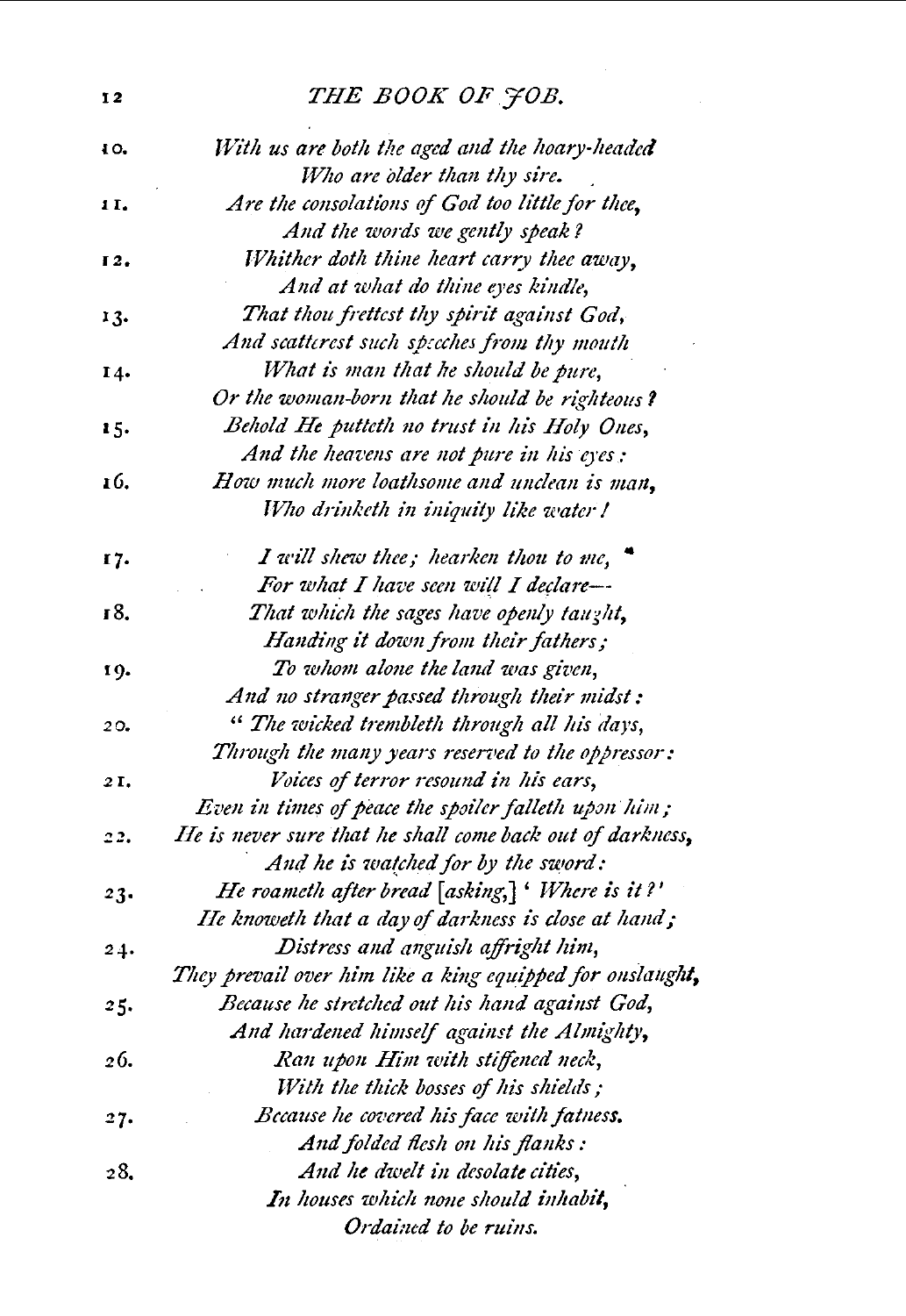| He shall not be rich, neither shall his substance last,  |
|----------------------------------------------------------|
| Nor shall his wealth weigh upon the earth;               |
| He shall never quit darkness:                            |
| A flame shall burn up his branches,                      |
| And at a puff of breath shall he pass away.              |
| Let him not trust in vanity; he is deceived;             |
| For vanity shall be his recompense:                      |
| It shall come upon him ere his day be spent,             |
| And his branch shall not be green;                       |
| He shall shake off his grapes sour like the vine,        |
| And shed his blossom like the olive:                     |
| For the household of the impure shall be desolate,       |
| And a fire shall devour the tents of injustice;          |
| They conceived mischief, and shall bring forth iniquity; |
| Yea, their breast frameth deceit."                       |
|                                                          |

*Verse 2.-]ob* had cast ridicule on the pretensions to eminent wisdom advanced by the Friends, especially by so "slight and unmeritable" a man as Zophar, and had claimed a higher wisdom than theirs. Hence Eliphaz opens by demanding whether it was like a wise man to answer with words as blustering as the wind, as noxious as the east wind. In *Verse* 3 he translates his own metaphor, and plainly charges Job with having used unreasonable and unprofitable arguments such as no wise man would have condescended to employ.

*Verse 4.-]ob* was not only unwise; he was also irreverent, irreligious. By his wild and whirling speeches he, whom men held to be a model of piety, brought religion itself into contempt, since he assailed one of its fundamental assumptions-that God is just, and so diminished that *devout meditation*, that reverent thoughtfulness, that awe and modesty of spirit, which becomes man in the presence of God.

 $\zeta$  *and*  $\zeta$ *. There is no longer any need, there-*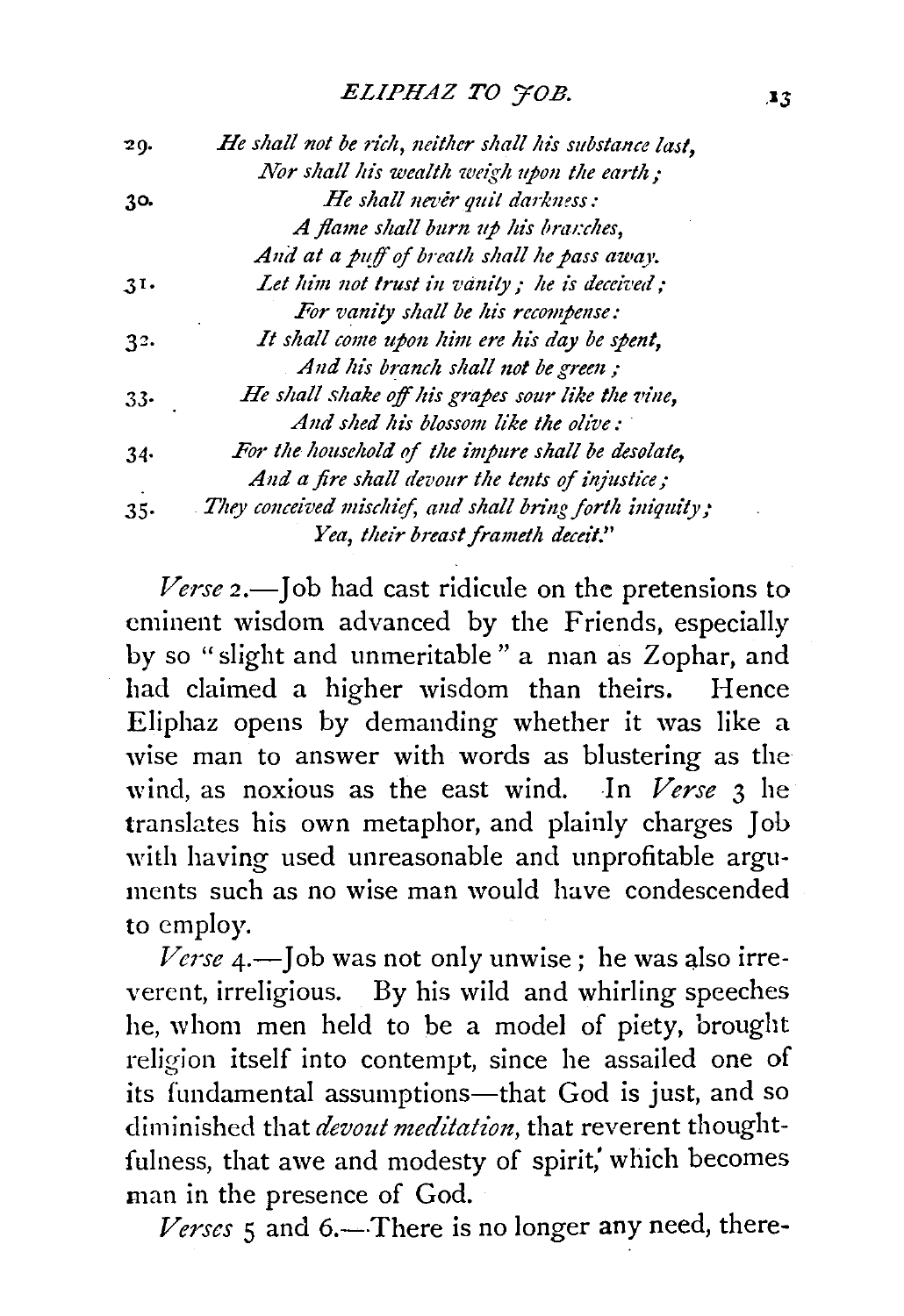fore, to scrutinize his life for proof of his guilt, to produce the definite charges which he had so passionately demanded. His own mouth has proved the guilt which his Friends had inferred from the calamities that had befallen him. All that they had ever alleged or implied was now demonstrated by his own unruly and unruled member, by his violent and irreverent tongue.

Verses 7-10.<sup>-</sup>But even yet Eliphaz cannot get out of his mind the slighting way in which Job had flung back-in the rough question, "Who knows not such things as these ? "---the pretensions of the Friends to instruct him in the Divine Wisdom ; and he here returns to the point again, demanding, in three ironical questions, how Job came by that pre- eminence in wisdom which he assumed.  $(1)$  Was he the first man God made? (2) Had he sat in the Cabinet of Heaven? And  $(3)$  how could he possibly be wiser than they, when they had on their side the highest and most ancient, and therefore most indubitable, authority? The question, "Wast thou born first of, or among, men?" rests on the tradition that "the first-created man, because coming straight from the hand of God, had the most direct and profound insight into the mysteries of the world which came into existence at the same time with himself." Schlottman compares with it the ironical proverb of the Hindoos: " $Yes.$ indeed, he was the first man : no wonder that he is so wise!"

The figure of the second question is, of course, taken from the divan of an Oriental prince, in which state secrets were discussed ; and the sarcastic insinuation of it is, obviously, that no man could be so wise as Job pretended to be, no man could affect a monopoly of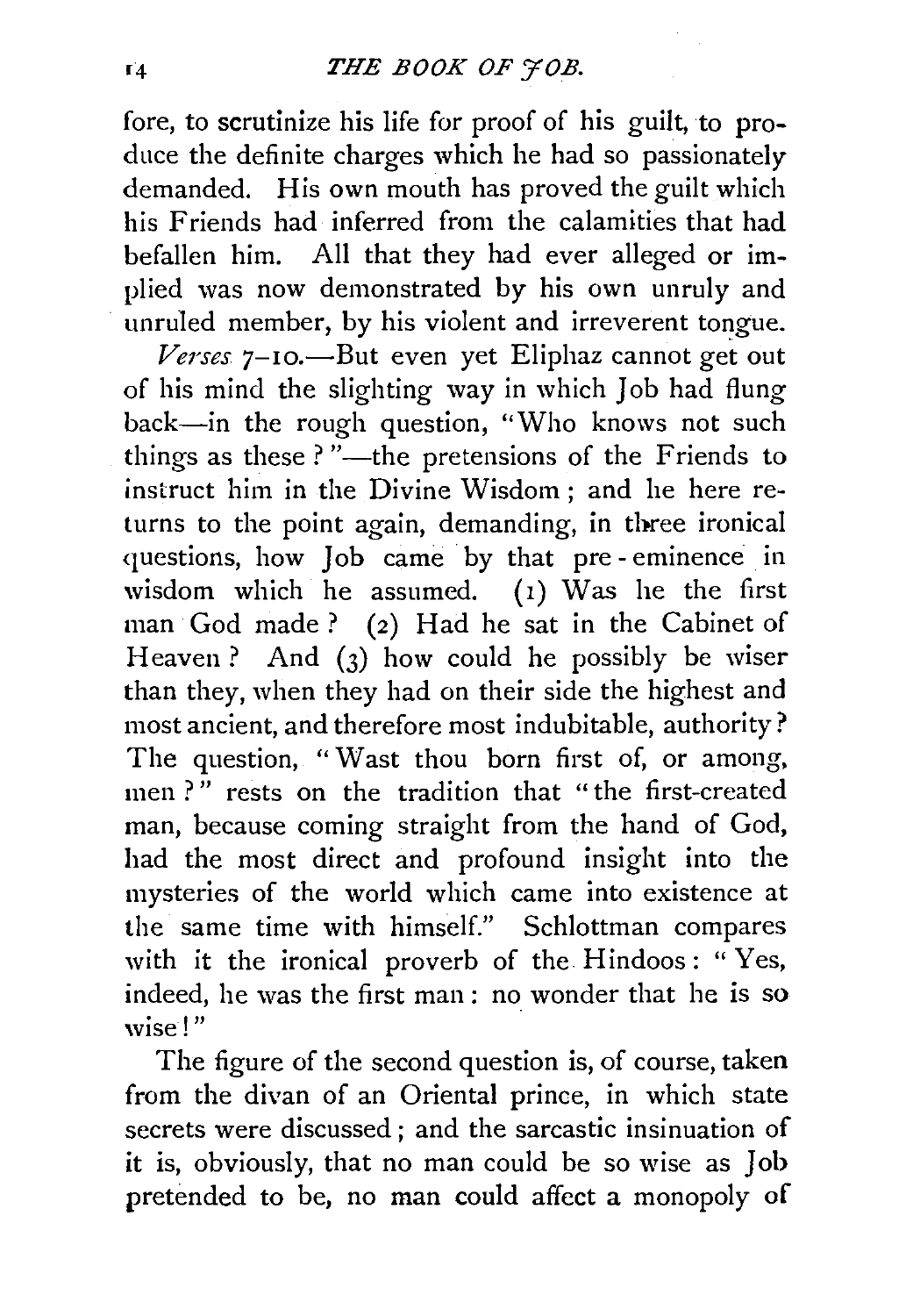wisdom, unless he had frequented the council-chamber of the Almighty. It is not unnatural or infrequent, perhaps, for a man· whose claim to pre-eminent wisdom has been traversed to charge his opponent with advancing a similar claim; but it shews how the spirit of Eliphaz had been chafed, that he should now resent in Job a claim to wisdom which he would once have cheerfully conceded, and will no longer

#### Give him allowance for the better man ;

that he should misconstrue Job's claim to an equal or higher wisdom than his own into a claim to the monopoly of wisdom : and, above all, that, instead of bearing with his friend's infirmity and sympathizing in his sorrows, he should take this mocking and sarcastic tone with him.

Considering how conclusively Job had dealt with Bildad's appeal to antiquity in Chapter xii. Verses  $11^{\frac{1}{2}}$ 13, it is a little wonderful that, in his third question, Eliphaz should have ventured on a similar appeal ; and that he should repeat and elaborate it in the closing Verses of this Chapter. But for the present he does not dwell on it.

He passes from it, in *Verse* I I, to reproach Job with having rejected "the consolations of God," by which he means the assurances which, in God's name, they had given him in the previous Colloquy of deliverance from his misery, restoration to happy conditions, and a tranquil old age, if only he would confess and renounce his guilt; and with having rejected these consolations although they had urged them upon him in so gentle and considerate a spirit. Some gentleness and consideration they had unquestionably shewn him *from*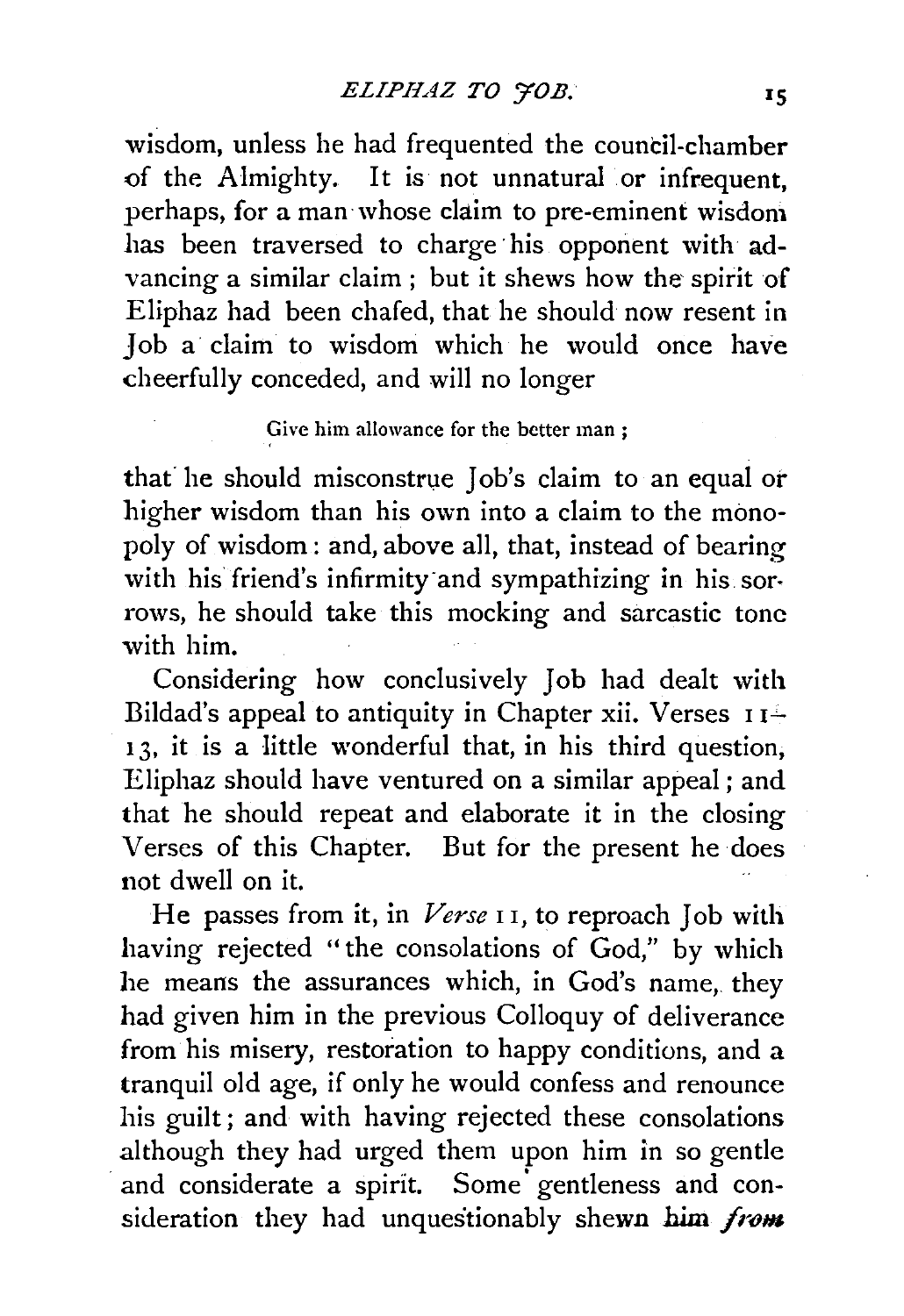*their point of view;* but as that point of view, the assumption of his guilt, was .an intolerable insult to him, and was, moreover, quite wide of the facts, it is no wonder that their " consolations" had proved too sma]l for him.

As Eliphaz thus complacently purrs on, forgetting that "whatever praises itself but in the deed, devours the deed in the praise,'' possibly some gesture of natural astonishment and indignation on the part of · Job arrests him, and reminds him once more of the hard and impious speeches which Job had launched against God; for *(Verses* 12 and 13) he cries, "Whither doth thine heart carry thee away, and at what do thine eyes kindle" with anger? Why, instead of accepting the consolations of God, dost thou fret thy spirit against Him, and respond to our gentleness so ungently? Plainly, the two men are moving along parallel lines-Eliphaz on the assumption of Job's guilt, and Job on the conviction of his own innocence; and, so long as they keep to them, can never meet. They do but chafe each other even when they try to be most reasonable and considerate. Let Eliphaz state his conviction of Job's guilt as indirectly and tenderly as he will, he can but inflame the anger of Job, since it is *that,* and not the form in which it is put, which he resents.

In *Verse* I4 Eliphaz quotes Job's own words (Chap. xiv.  $I-4$ ) about the inherited and inevitable impurity of man that is born of woman,-striking him with his own weapon, as it were, and convicting him out of his own mouth. In *Verse* 15 Eliphaz quotes himself (Chap. iv. I8) on the impurity of the very heavens in God's sight, and on the frailty of the very angels-as if to shew that Job had not yet mastered the very first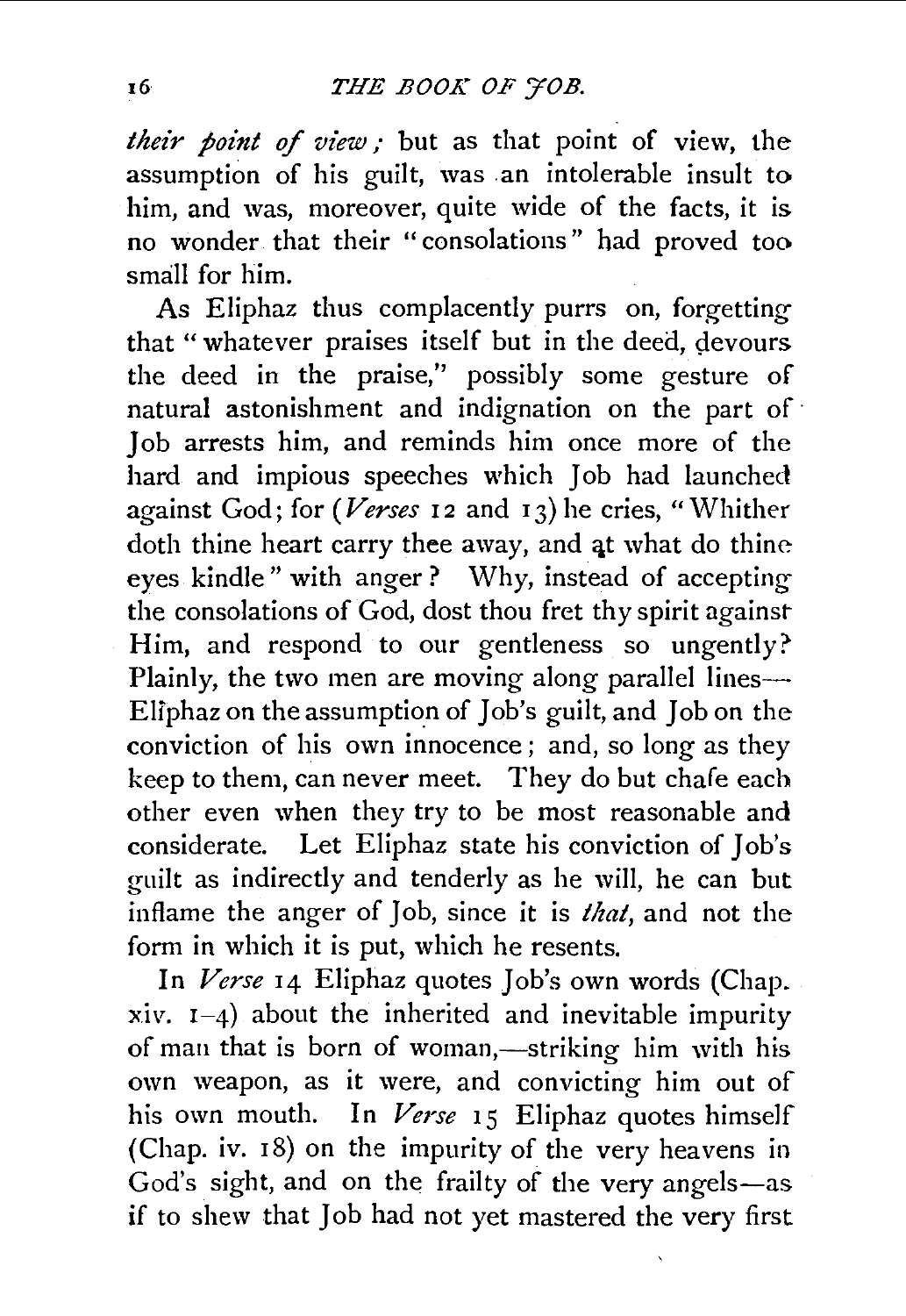lesson he had been taught. And, in Verse 16. he draws the inevitable inference from these premises, viz., that if the heavens and the angels are not impeccable, how much less man, who so lusts after iniquity that he drinks it in like water. In short, he repeats the old slander, the Satanic slander, against man, in order that he may thus justify the ways of God.

Of course he intends Job to make a personal application of this terrible description of the depravity of the human race, to see his own face in this distorting. glass, and to conclude, let his reason and conscience say what they will, that he *must* be loathsome and unclean before God, possessed by an insatiable thirst for iniquity. How gross the libel, we know; for while Eliphaz was depicting Job as loathsome and unclean to God, God was boasting of him as a perfect man and an upright, who, so far from lusting after evil, eschewed it. And what we know, Job felt. All the diatribes and libels and sarcasms of the Friends were but as a hot malignant wind, against which he must strive as best he could. He did not deny the depravity of man; *i.e.*, he did not deny that in every man there is that which is corrupt and impure; but neither would he deny that, by some men at least, these tendencies to impurity and corruption have been checked and subdued. Men might be unrighteous, but they might also be righteous. Conscious that he himself was upright, he would not draw the inference to which Eliphaz urged him, nor admit that, since all men were impure, he was therefore an open and convicted sinner.

In the second sectioq of his harangue, Eliphaz returns to and expands the point he had touched and VOL. VII. 2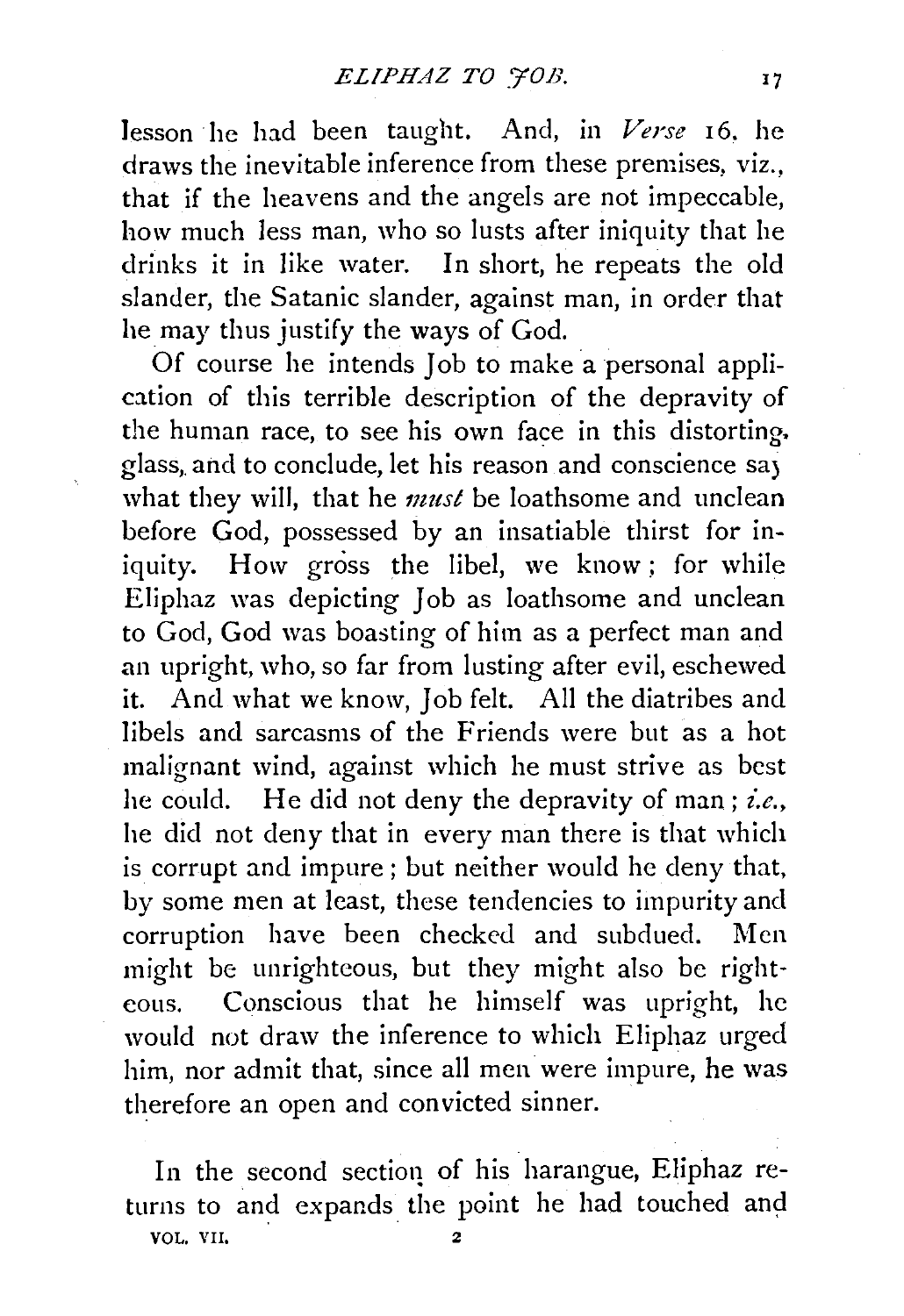dropped in *Verse* 10. He formally appeals to the. wisdom of antiquity, to the sages of old time-just as certain modern divines constantly hark back on "the fathers"—hoping, I suppose, that he may handle this argument more successfully than Bildad had done in Chapter viii., or that at least he might reinforce it by citing another, and a more authoritative, series of traditions. For, while Bildad appealed to the wise men of Egypt, Eliphaz presents a string of proverbs handed ·down from the ancient sages of the purest- blooded Arabian races, with whom, as himself a Temanite, he would naturally be familiar. As in his first speech he had given weight to his argument by citing a mysterious Oracle from which he had learned that no man can be pure in the sight of his Maker; so now he gives an added force to his argument that the wicked, even when they be in great prosperity, have, and know that they have, a terrible doom impending over them, by quoting from the Arab "fathers" the maxims in which they had expressed this view of the lot of the · wicked. Consul Wetzstein affirms that the dogma \vhich these " sayings" illustrate is still a ruling theme of Arab proverb and tradition. Such a feat as stringing together a collection of ancient Arabian '' sentences," and converting them to his own use, is quite in the manner of our Poet, to whom such literary *tours de force* were very dear.<sup>1</sup> And, as we shall see, there are several indications in these sayings themselves that they are of Arabian origin. But, whatever their derivation, they are the answer of Eliphaz to Job's contention (Chap. xii. Verses 6 *et seq.)* that it is the wicked who prosper, and the pious who are a mark for all the slings and arrows of Misfortune.

<sup>2</sup> Comp. Chap. iv. 10, 11, Chap. vi. 15-20, and Chap. viii. 8-18.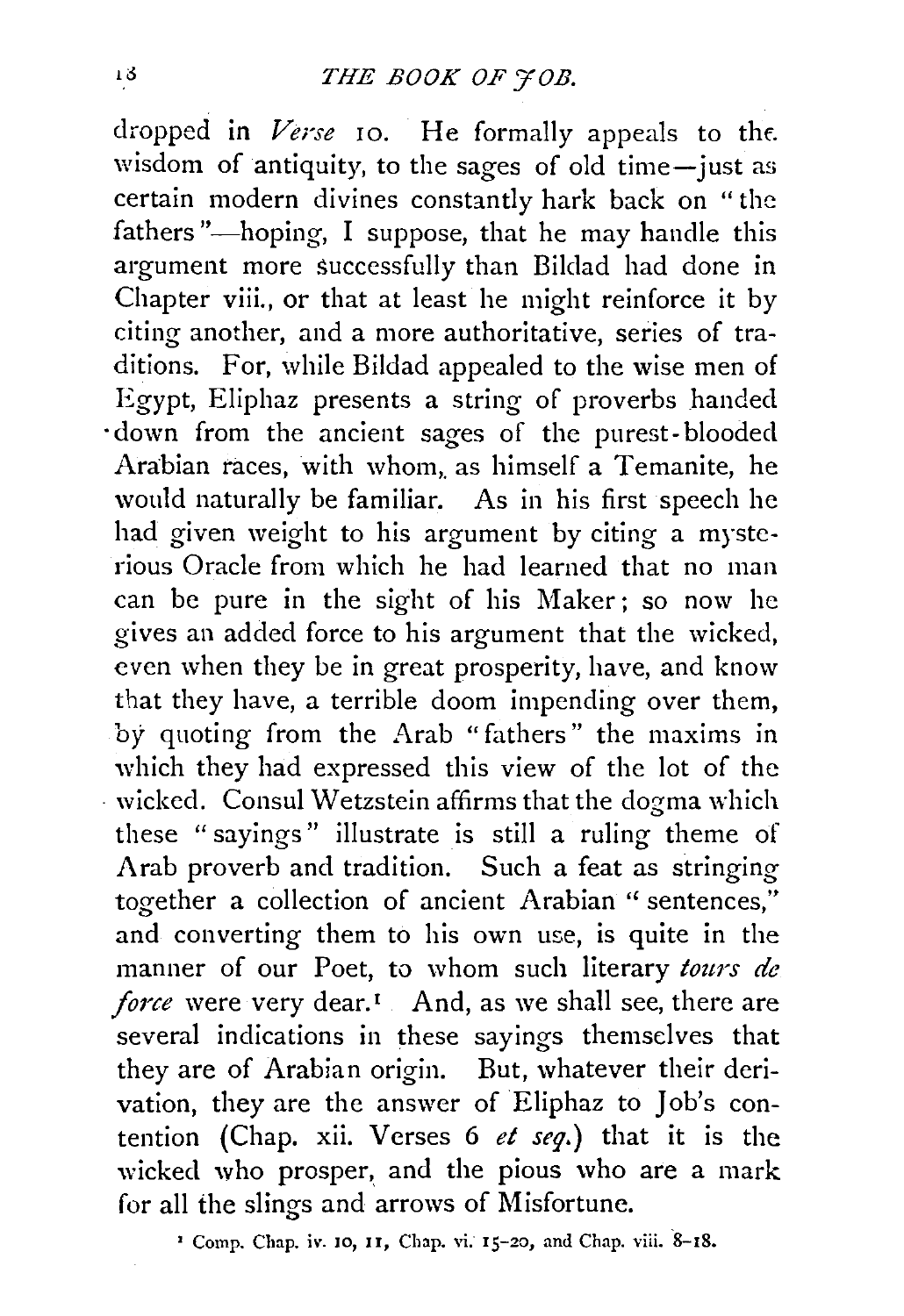*Verses*  $17$ -19 are simply the solemn preface which Eliphaz prefixes to his catena of quotations, and correspond to Verses 12-16 of Chapter iv., in which he introduces the Oracle. But in *Verse* 19 there is a markedly Arab touch; for to this day the Arabs lay no less stress on purity of descent than Eliphaz does. And, indeed, it is now admitted that the freer a race is from intermixtures, the purer are its traditions. Obviously Eliphaz insists on this point in order to give weight to the quotations he is about to adduce. When the race from which he sprang was in quiet possession of their own land, before they had corrupted the purity of their blood by intermarriage with other races, they would stand nearer to the fountains of Original Tradition, and would be more likely to keep that living water uncontaminated.

Then, from *Verse* 20 onward, follow these maxims of a wise and pure Antiquity. Most of them are very simple, and carry with them the air of a time when men took less subtle and complicated, but also less .accurate, views of human life and destiny than we may find even in the Book of Job itself. No one had then questioned the narrow and insufficient dogma, that \_good comes only and always to the good, and evil only and always to the evil. The moral colours had not then been differentiated ; everything was either very white or very black. I need not enter on a formal -and detailed exposition of sayings which, for the most part, explain themselves. In *Verses* 20-24 we have a \_graphic description of the uneasy and apprehensive -conscience of the sinner. In *Verses* 25-27 this restless and haunted conscience is traced to his full-fed and arrogant opposition to the will of God.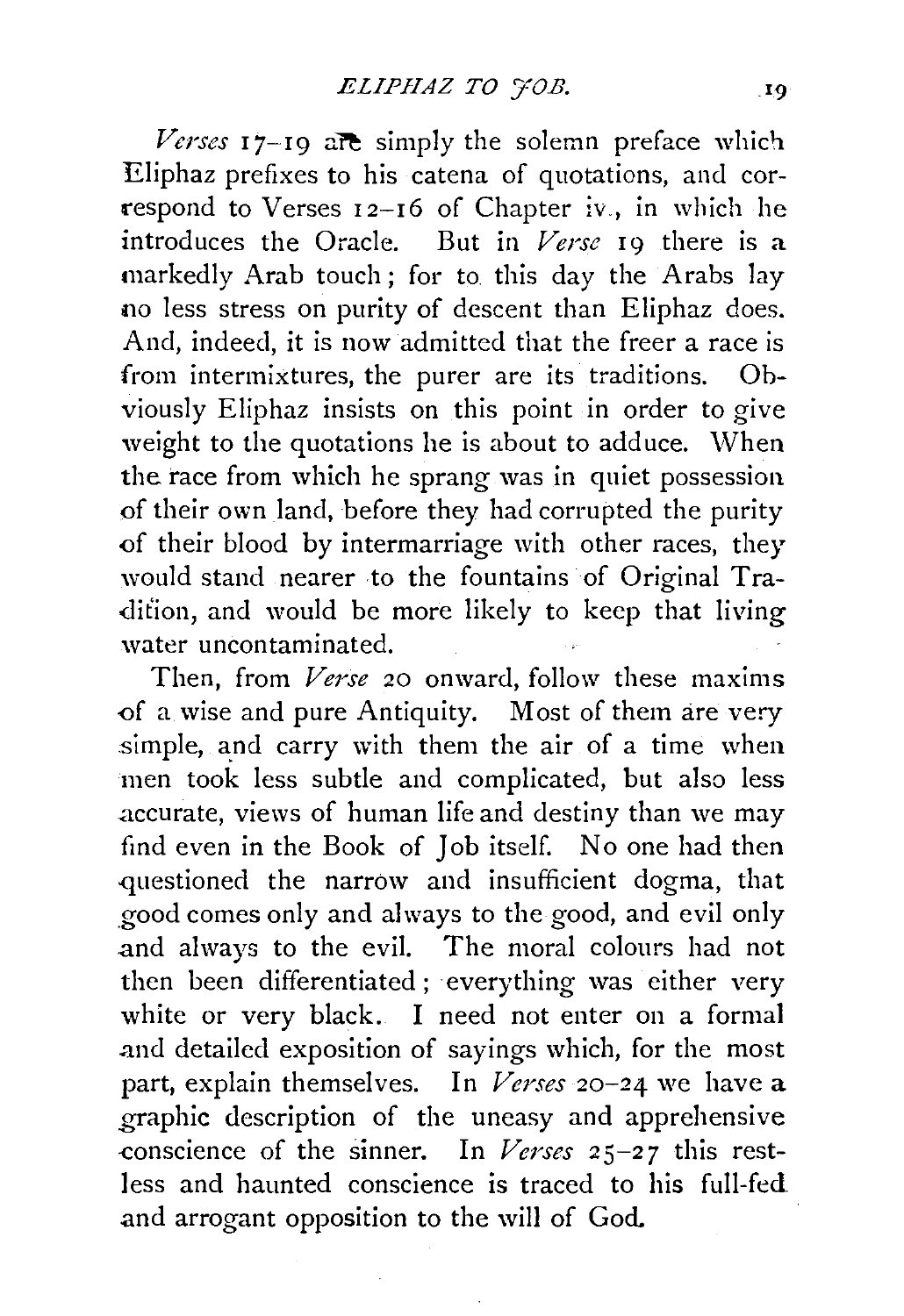All this is simple and plain; but in *Verse* 28 the sinner's constant and climbing fear is attributed to a second capital sin, or, rather, to the very climax of his sins. He dwelt in desolate cities, in houses which none *should inhabit, ordained to be ruins;* and as to our English ears there is no sound of offence in such a sin as that, a few words of explanation become requisite. What the Poet means is, I apprehend, that the wicked man he is describing has shewn his contempt for the Divine Will by dwelling in houses or cities which God has judged and cursed for the crimes of their former inhabitants. Such an act as this was held by the Arabs, as by most Oriental. races, to be nothing short of a public and deliberate defiance of the Almighty, and is so held to this day. As one who yields to inordinate passion is cast out from the fellowship of the Arabian tribes, and stigmatized as "one who is beaten in his conflict with God;" as no one of them dare pronounce the name of Satan, because God has cursed *him*, without adding, "God's ban on him!" so no man presumes to inhabit places which he believes God has doomed to desolation. Such villages and cities, ruined by frequent judgments, are common in the Arabian Desert. They are held to be places. where the Din Ibrâhîm, i.e., "the religion of Abraham," has been notoriously transgressed. The city of *Nigr.*  in Arabia Petræa, for instance, which consists of thousands of dwellings, some richly ornamented, cut in the solid rock, has this doom upon it. Without lookinground, and muttering prayers for the Divine protection, the wandering Arab hurries through its deserted streets, as do the caravans of pilgrims on their way to Mecca, not daring to linger, lest they should provoke the wratb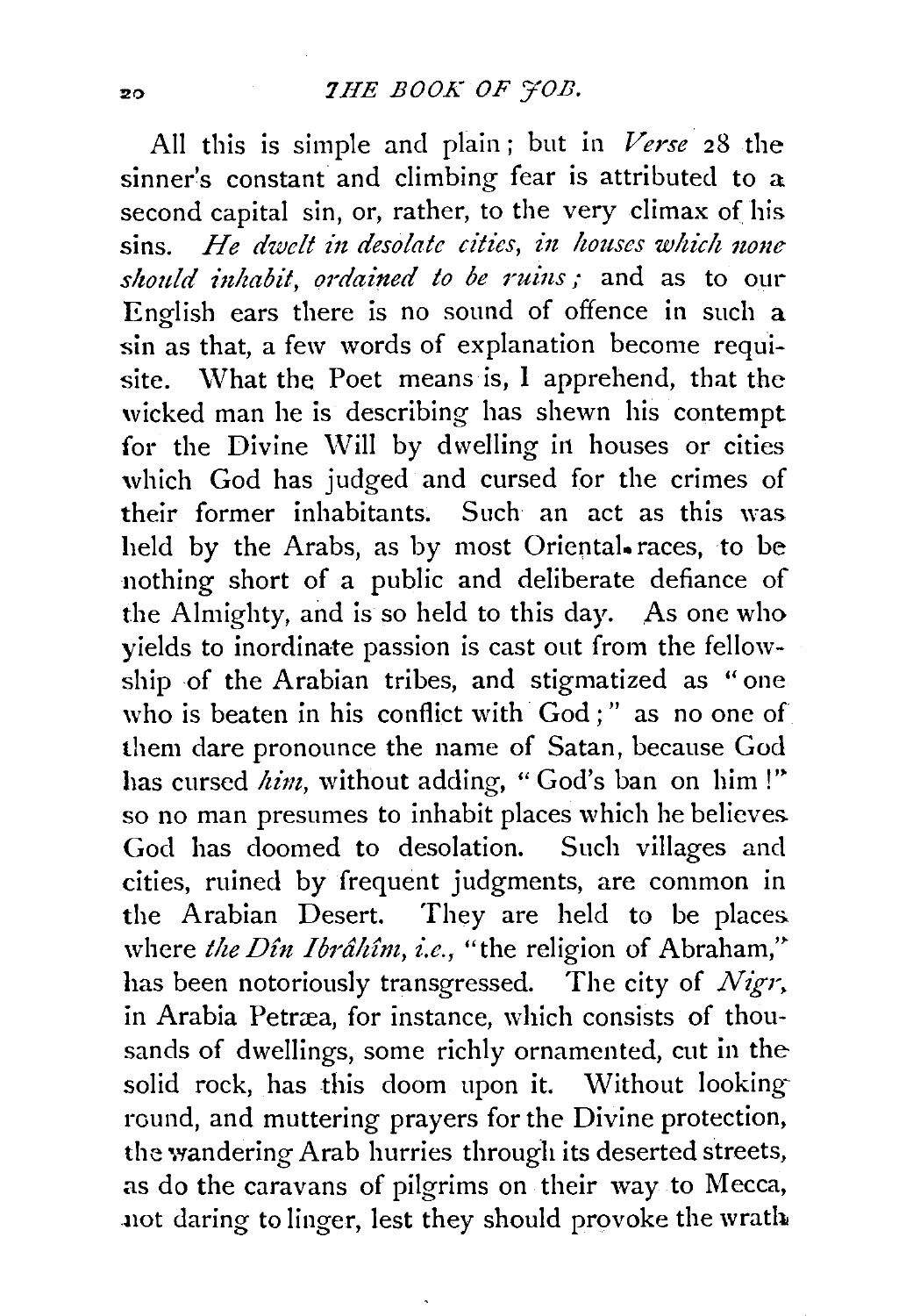of Heaven. To *dwell* in such a city would be regarded with horror, as a sin so insolent and enormous as to be almost incredible.<sup>1</sup>

There may have been such buildings, or even such villages, on Job's vast estate ; but, embittered as he was, we can hardly suppose that Eliphaz meant to insinuate that Job had been guilty of a sin at once so easily discovered and so monstrously opposed to all the pious instincts of the time, as to dwell in them, or even to cause his dependants to dwell in them. Eliphaz is quoting, and he might well quote a proverb so picturesque without intending any directly personal application of it. At the same time it is only too probable he meant to insinuate that the enormous and unparalleled calamities of Job suggested that he had been guilty of *some* sin equally offensive to God.

In *Verse* 31 there is a play on words-or rather a play on a word, a *double entendre*—such as is common in Hebrew poetry. The word I have translated •• vanity" covers both " evil "and " calamity ; " it emphasizes the unreality or nothingness of opposition to the Divine Will and law and order. " Powerful or successful as it may seem for a time, it must prove in the end unprofitable" and disastrous. And under this play on the word "vanity" a Hebrew would instantly detect the meaning that vanity in one sense was to be recompensed by vanity in another, that sin has calamity for its wage.

*Verse* 32 simply states the fact that this wage for the day is commonly paid *before* evening.

In *Verse* 33 we have images familiar to Eastern <sup>1</sup> I am indebted for this note to Consul Wetzstein, as quoted by Delitzsch in *loco.* .

provided the control